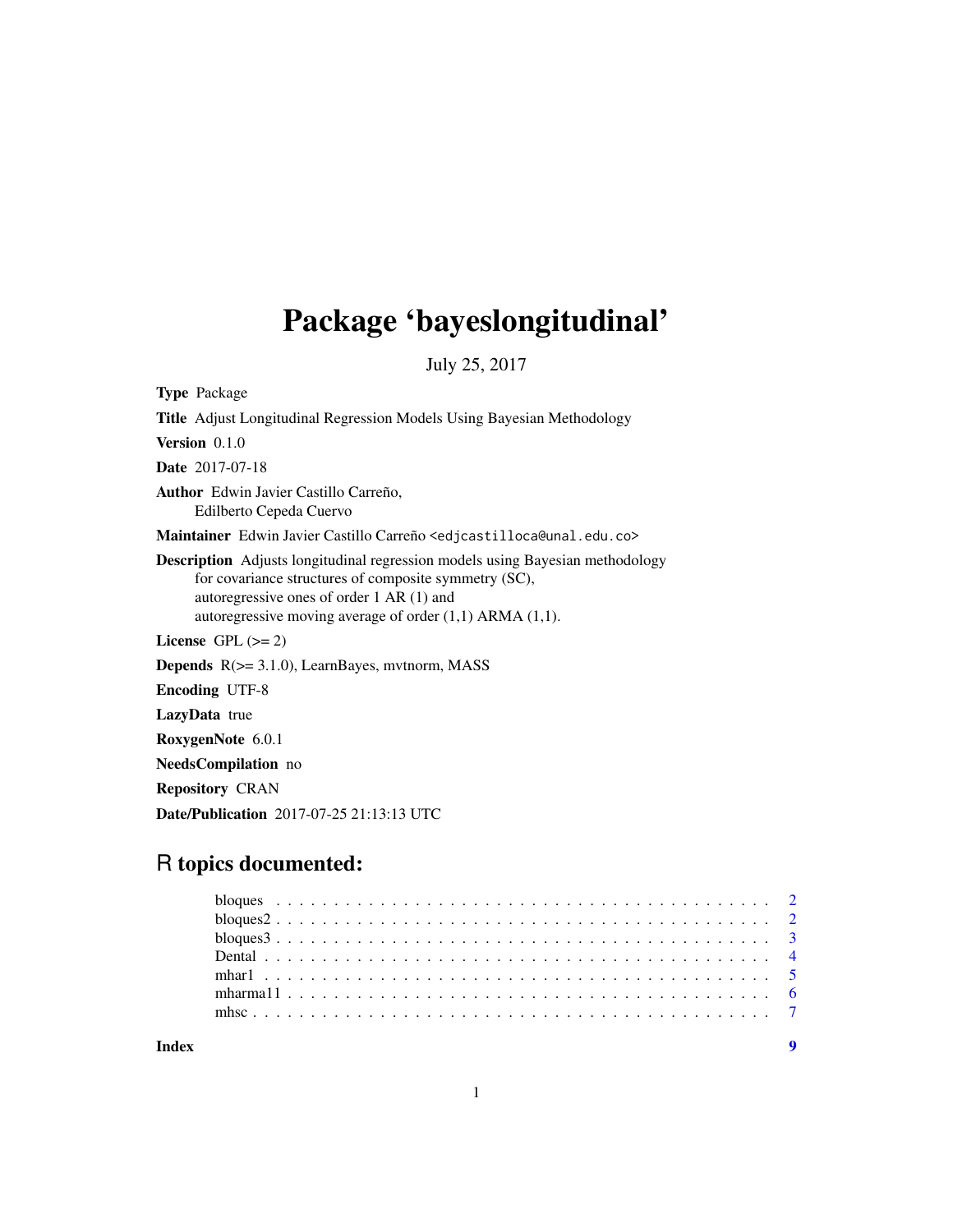<span id="page-1-0"></span>

#### Description

Build a block diagonal matrix with structure AR(1)

#### Usage

bloques(s, r, t, n)

#### Arguments

| -S | Numerical value indicating global standard deviation of the matrix        |
|----|---------------------------------------------------------------------------|
| r  | Numerical value indicating correlation of individuals                     |
| t  | Numerical value indicating number of times when observations are repeated |
| n  | Numerical value indicating number of individuals                          |

#### Value

A diagonal block matrix with structure AR(1)

#### References

Nuñez A. and Zimmerman D. 2001. Modelación de datos longitudinales con estructuras de covarianza no estacionarias: Modelo de coeficientes aleatorios frente a modelos alternativos. Questio. 2001. 25.

#### Examples

bloques(2,.5,10,2)

bloques2 *bloques arma (1,1)*

#### Description

Build a block diagonal matrix with structure ARMA(1,1)

#### Usage

bloques2(s, r, g, t, n)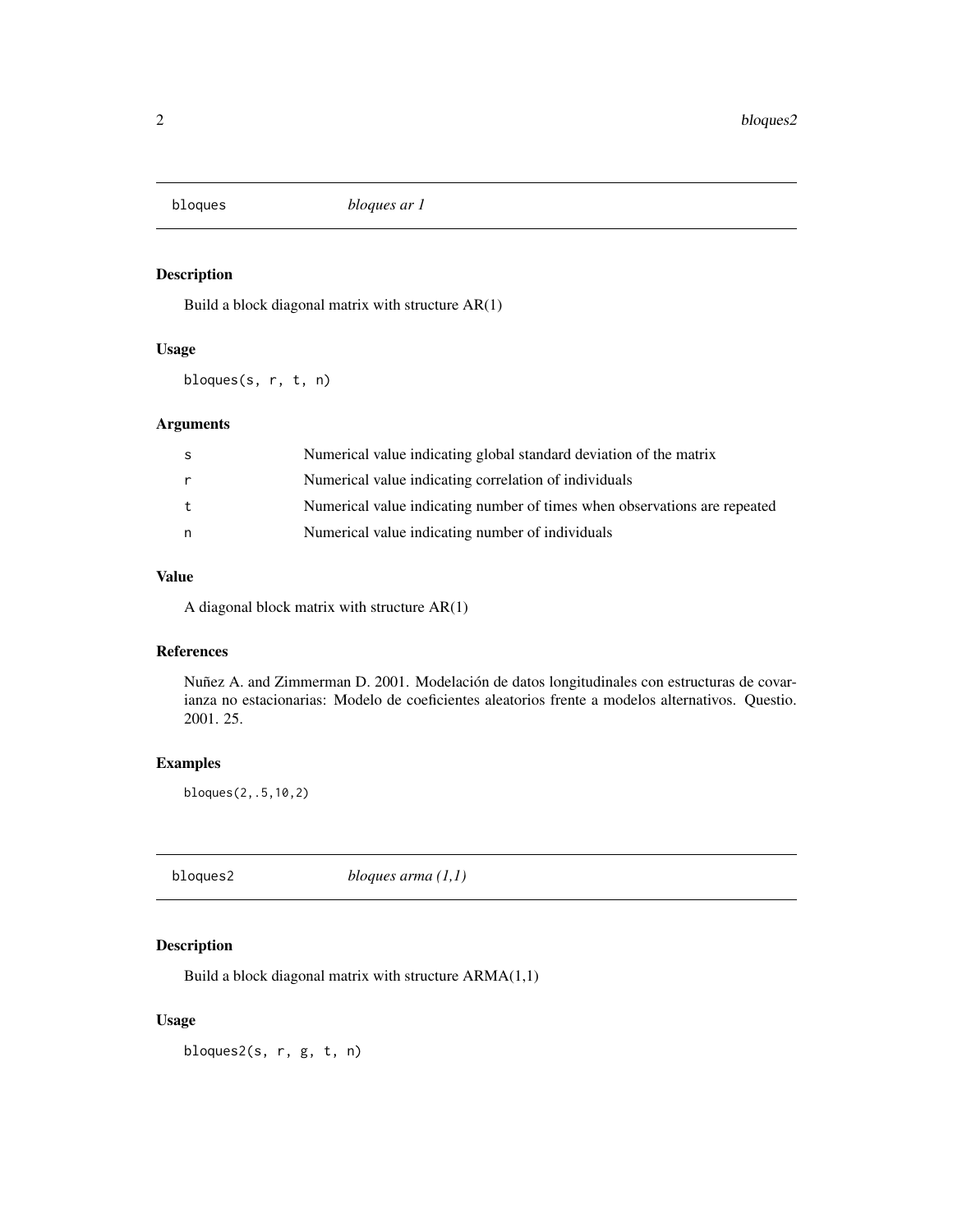#### <span id="page-2-0"></span>bloques3 3

#### Arguments

|   | Numerical value indicating global standard deviation of the matrix             |
|---|--------------------------------------------------------------------------------|
|   | Numerical value indicating the first parameter rho correlation of individuals  |
| g | Numerical value indicating the second parameter phi correlation of individuals |
|   | Numerical value indicating number of times when observations are repeated      |
|   | Numerical value indicating number of individuals                               |

#### Value

A diagonal block matrix with structure ARMA(1,1)

#### References

Nuñez A. and Zimmerman D. 2001. Modelación de datos longitudinales con estructuras de covarianza no estacionarias: Modelo de coeficientes aleatorios frente a modelos alternativos. Questio. 2001. 25.

#### Examples

bloques2(2,.5,.8,10,2)

bloques3 *bloques3 compound symmetry*

#### Description

Build a block diagonal matrix with compound symmetry structure

#### Usage

bloques3(s, r, t, n)

#### Arguments

| S | Numerical value indicating global standard deviation of the matrix        |
|---|---------------------------------------------------------------------------|
|   | Numerical value indicating correlation of individuals                     |
|   | Numerical value indicating number of times when observations are repeated |
| n | Numerical value indicating number of individuals                          |

#### Value

A diagonal block matrix with compound symmetry structure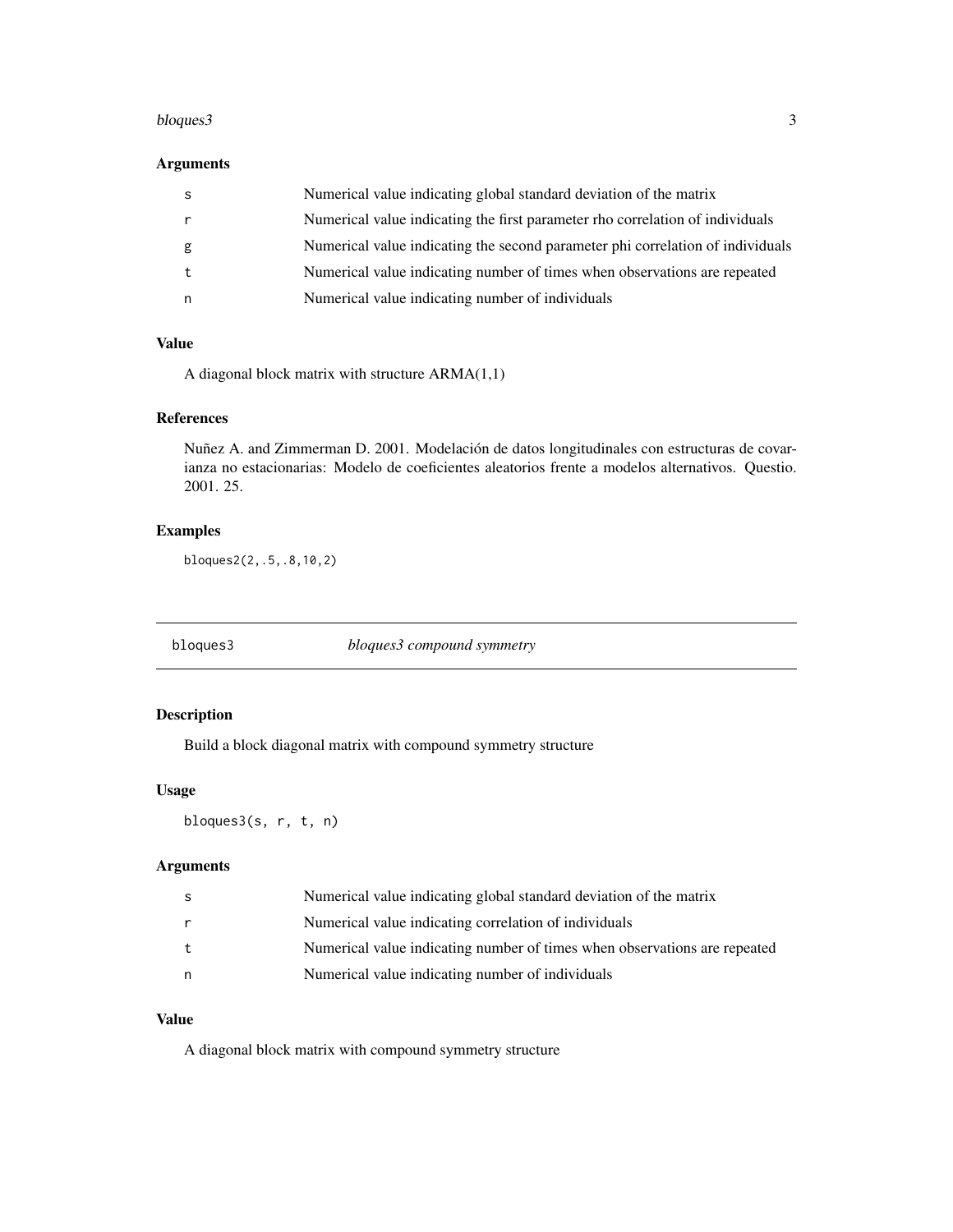#### <span id="page-3-0"></span>References

Nuñez A. and Zimmerman D. 2001. Modelación de datos longitudinales con estructuras de covarianza no estacionarias: Modelo de coeficientes aleatorios frente a modelos alternativos. Questio. 2001. 25.

#### Examples

bloques3(2,.5,10,2)

Dental *Dental distance*

#### Description

It reports the distance in millimeters from the center of the pituitary to the pteromaxillary fissure. The subjects were 16 children and 11 girls. Data were taken every two years from 8 years and ended at age 14.

#### Usage

Dental

#### Format

A data Frame with 98 rows and 5 variables:

gencode 1 for girls, 0 for boy

id Number of the individual

distance Distance from the center of the pituitary gland to the pterygomaxillary fissure

age Child's age at which measurement was taken

gender Gender of the child

#### Source

[https://faculty.biostat.ucla.edu/robweiss/filedepot\\_download/87/524](https://faculty.biostat.ucla.edu/robweiss/filedepot_download/87/524)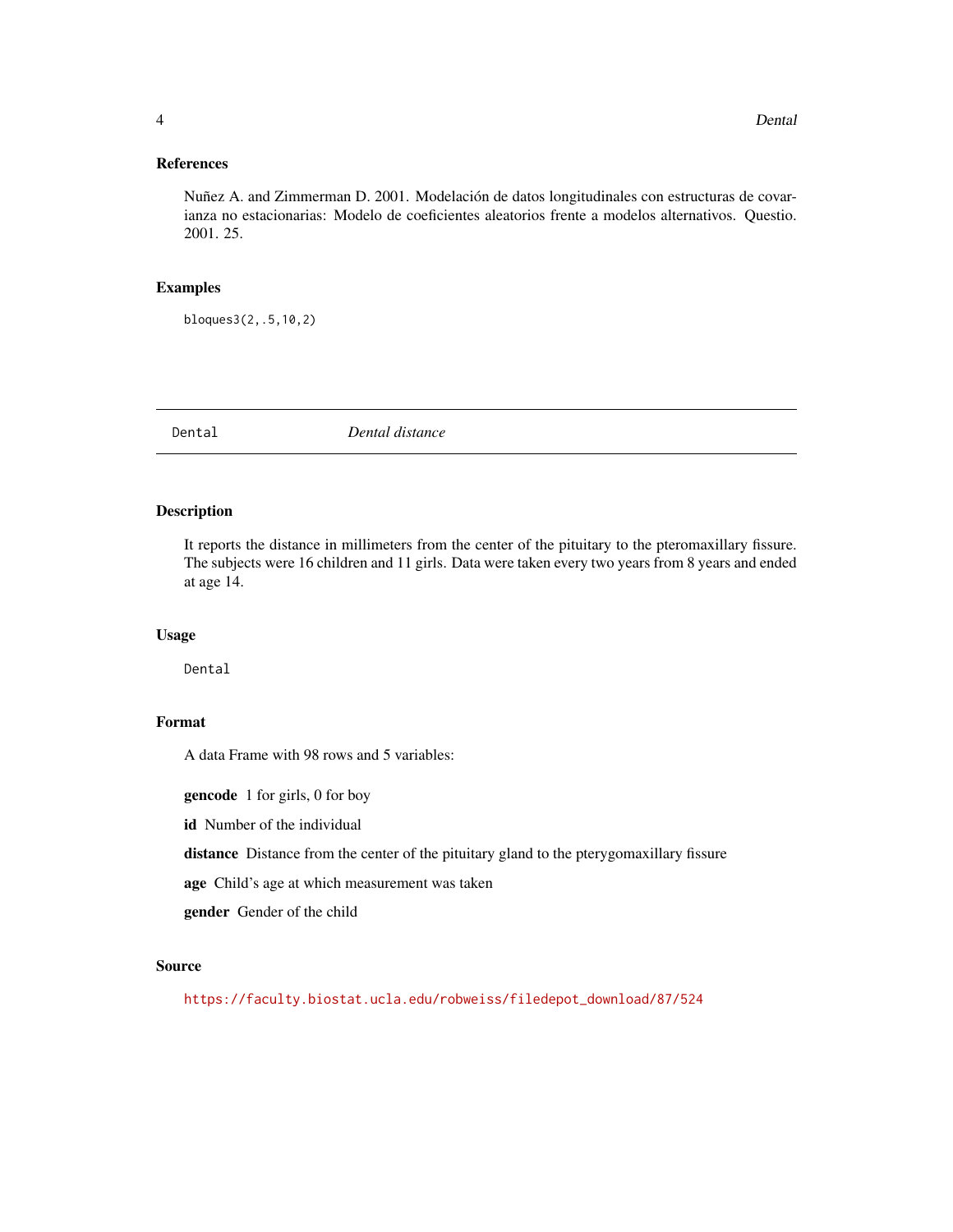<span id="page-4-0"></span>mhar1 *mhar1*

#### Description

Run Bayesian estimation of a balanced longitudinal model with AR(1) structure

#### Usage

```
mhar1(Data, Matriz, individuos, tiempos, betai, rhoi, beta1i, beta2i,
  iteraciones, burn)
```
#### Arguments

| Data        | A vector with the observations of the response variable                                      |
|-------------|----------------------------------------------------------------------------------------------|
| Matriz      | The model design matrix                                                                      |
| individuos  | A numerical value indicating the number of individuals in the study                          |
| tiempos     | A numerical value indicating the number of times observations were repeated                  |
| betai       | A vector with the initial values of the vector of regressors                                 |
| rhoi        | A numerical value with the initial value of the correlation                                  |
| betali      | A numerical value with the shape parameter of a beta apriori distribution of rho             |
| beta2i      | A numerical value with the scaling parameter of a beta apriori distribution of<br>rho        |
| iteraciones | A numerical value with the number of iterations that will be applied the algo-<br>rithm MCMC |
| burn        | Number of iterations that are discarded from the chain                                       |

#### Value

A dataframe with the mean, median and standard deviation of each parameter, A graph with the histograms and chains for the parameters that make up the variance matrix, as well as the selection criteria AIC, BIC and DIC

#### References

Gamerman, D. 1997. Sampling from the posterior distribution in generalized linear mixed models. Statistics and Computing, 7, 57-68

Cepeda, C and Gamerman, D. 2004. Bayesian modeling of joint regressions for the mean and covariance matrix. Biometrical journal, 46, 430-440.

Cepeda, C and Nuñez, A. 2007. Bayesian joint modelling of the mean and covariance structures for normal longitudinal data. SORT. 31, 181-200.

Nuñez A. and Zimmerman D. 2001. Modelación de datos longitudinales con estructuras de covarianza no estacionarias: Modelo de coeficientes aleatorios frente a modelos alternativos. Questio. 2001. 25.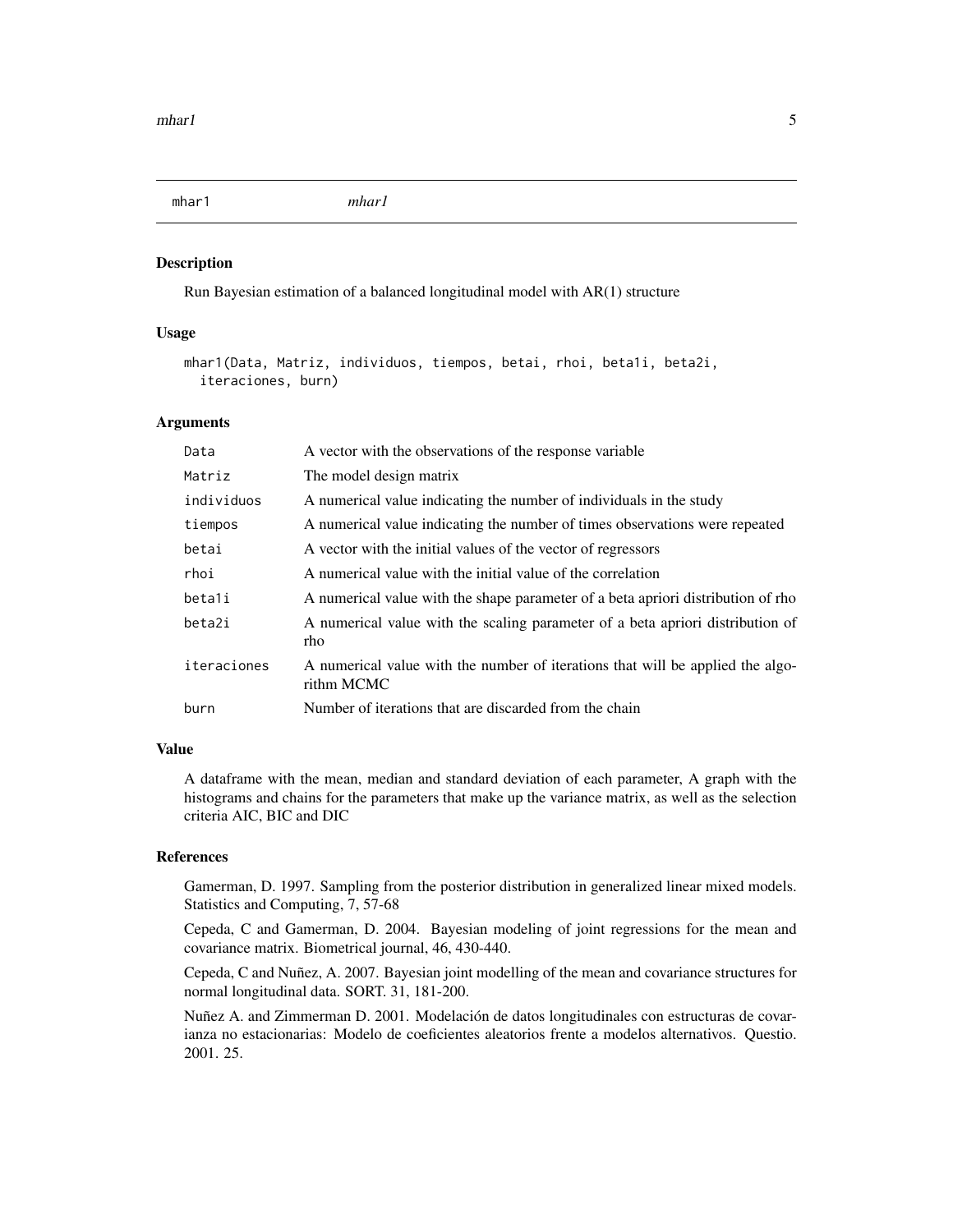#### Examples

```
attach(Dental)
Y=as.vector(distance)
X=as.matrix(cbind(1,age))
mhar1(Y,X,27,4,c(1,1),0.5,1,1,500,50)
```
mharma11 *mharma11*

#### Description

Run Bayesian estimation of a balanced longitudinal model with ARMA(1) structure

#### Usage

```
mharma11(Data, Matriz, individuos, tiempos, betai, rhoi, gammai, beta1i, beta2i,
 beta1j, beta2j, iteraciones, burn)
```
#### Arguments

| Data        | A vector with the observations of the response variable                                      |
|-------------|----------------------------------------------------------------------------------------------|
| Matriz      | The model design matrix                                                                      |
| individuos  | A numerical value indicating the number of individuals in the study                          |
| tiempos     | A numerical value indicating the number of times observations were repeated                  |
| betai       | A vector with the initial values of the vector of regressors                                 |
| rhoi        | A numerical value with the initial value of the correlation for rho                          |
| gammai      | A numerical value with the initial value of the correlation for phi                          |
| betali      | A numerical value with the shape parameter of a beta apriori distribution of rho             |
| beta2i      | A numerical value with the scaling parameter of a beta apriori distribution of<br>rho        |
| beta1j      | A numerical value with the shape parameter of a beta apriori distribution of phi             |
| beta2j      | A numerical value with the scaling parameter of a beta apriori distribution of phi           |
| iteraciones | A numerical value with the number of iterations that will be applied the algo-<br>rithm MCMC |
| burn        | Number of iterations that are discarded from the chain                                       |

#### Value

A dataframe with the mean, median and standard deviation of each parameter, A graph with the histograms and chains for the parameters that make up the variance matrix, as well as the selection criteria AIC, BIC and DIC

<span id="page-5-0"></span>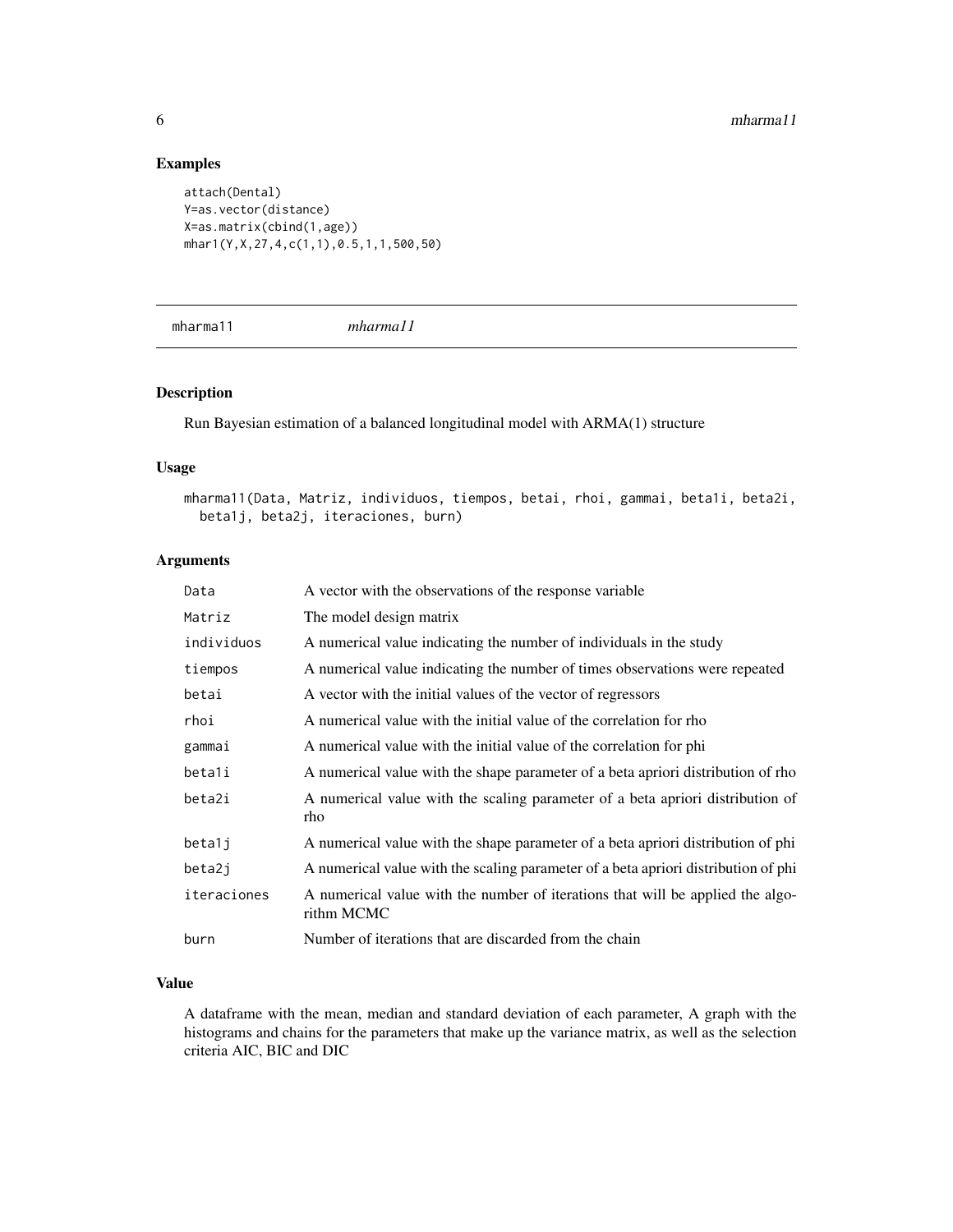<span id="page-6-0"></span>mhsc 7

#### References

Gamerman, D. 1997. Sampling from the posterior distribution in generalized linear mixed models. Statistics and Computing, 7, 57-68

Cepeda, C and Gamerman, D. 2004. Bayesian modeling of joint regressions for the mean and covariance matrix. Biometrical journal, 46, 430-440.

Cepeda, C and Nuñez, A. 2007. Bayesian joint modelling of the mean and covariance structures for normal longitudinal data. SORT. 31, 181-200.

Nuñez A. and Zimmerman D. 2001. Modelación de datos longitudinales con estructuras de covarianza no estacionarias: Modelo de coeficientes aleatorios frente a modelos alternativos. Questio. 2001. 25.

#### Examples

attach(Dental) Y=as.vector(distance) X=as.matrix(cbind(1,age)) mharma11(Y,X,27,4,c(1,1),0.5,0.5,1,1,1,1,500,50)

mhsc *mhsc*

#### Description

Run Bayesian estimation of a balanced longitudinal model with compound symmetry structure

#### Usage

```
mhsc(Data, Matriz, individuos, tiempos, betai, rhoi, beta1i, beta2i,
  iteraciones, burn)
```
#### Arguments

| Data        | A vector with the observations of the response variable                                         |
|-------------|-------------------------------------------------------------------------------------------------|
| Matriz      | The model design matrix                                                                         |
| individuos  | A numerical value indicating the number of individuals in the study                             |
| tiempos     | A numerical value indicating the number of times observations were repeated                     |
| betai       | A vector with the initial values of the vector of regressors                                    |
| rhoi        | A numerical value with the initial value of the correlation                                     |
| betali      | A numerical value with the shape parameter of a beta apriori distribution of rho                |
| beta2i      | A numerical value with the scaling parameter of a beta apriori distribution of<br>rho           |
| iteraciones | numerical value with the number of iterations that will be applied the algorithm<br><b>MCMC</b> |
| burn        | Number of iterations that are discarded from the chain                                          |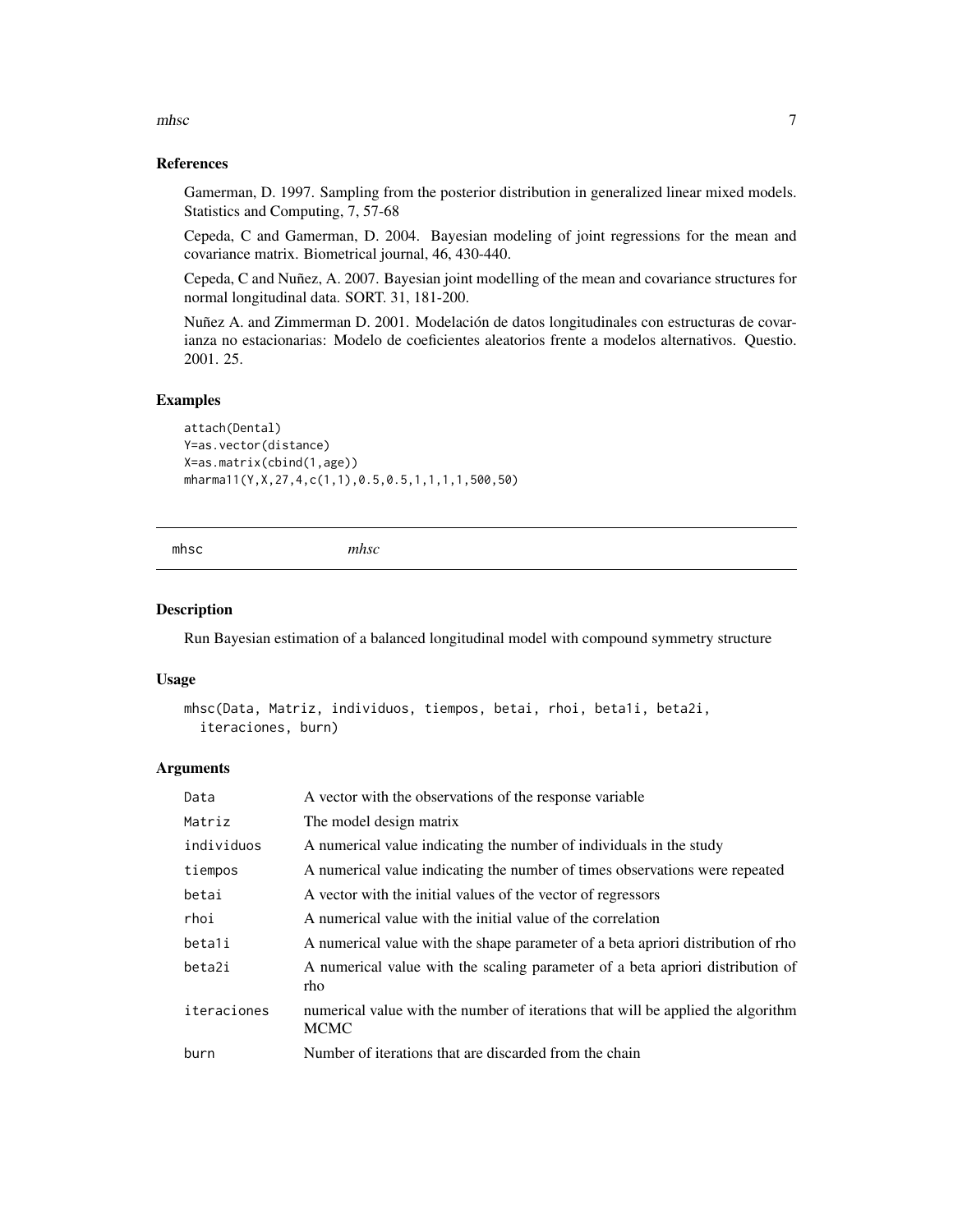#### Value

A dataframe with the mean, median and standard deviation of each parameter, A graph with the histograms and chains for the parameters that make up the variance matrix, as well as the selection criteria AIC, BIC and DIC

#### References

Gamerman, D. 1997. Sampling from the posterior distribution in generalized linear mixed models. Statistics and Computing, 7, 57-68

Cepeda, C and Gamerman, D. 2004. Bayesian modeling of joint regressions for the mean and covariance matrix. Biometrical journal, 46, 430-440.

Cepeda, C and Nuñez, A. 2007. Bayesian joint modelling of the mean and covariance structures for normal longitudinal data. SORT. 31, 181-200.

Nuñez A. and Zimmerman D. 2001. Modelación de datos longitudinales con estructuras de covarianza no estacionarias: Modelo de coeficientes aleatorios frente a modelos alternativos. Questio. 2001. 25.

#### Examples

```
attach(Dental)
Y=as.vector(distance)
X=as.matrix(cbind(1,age))
mhsc(Y,X,27,4,c(1,1),0.5,1,1,500,50)
```